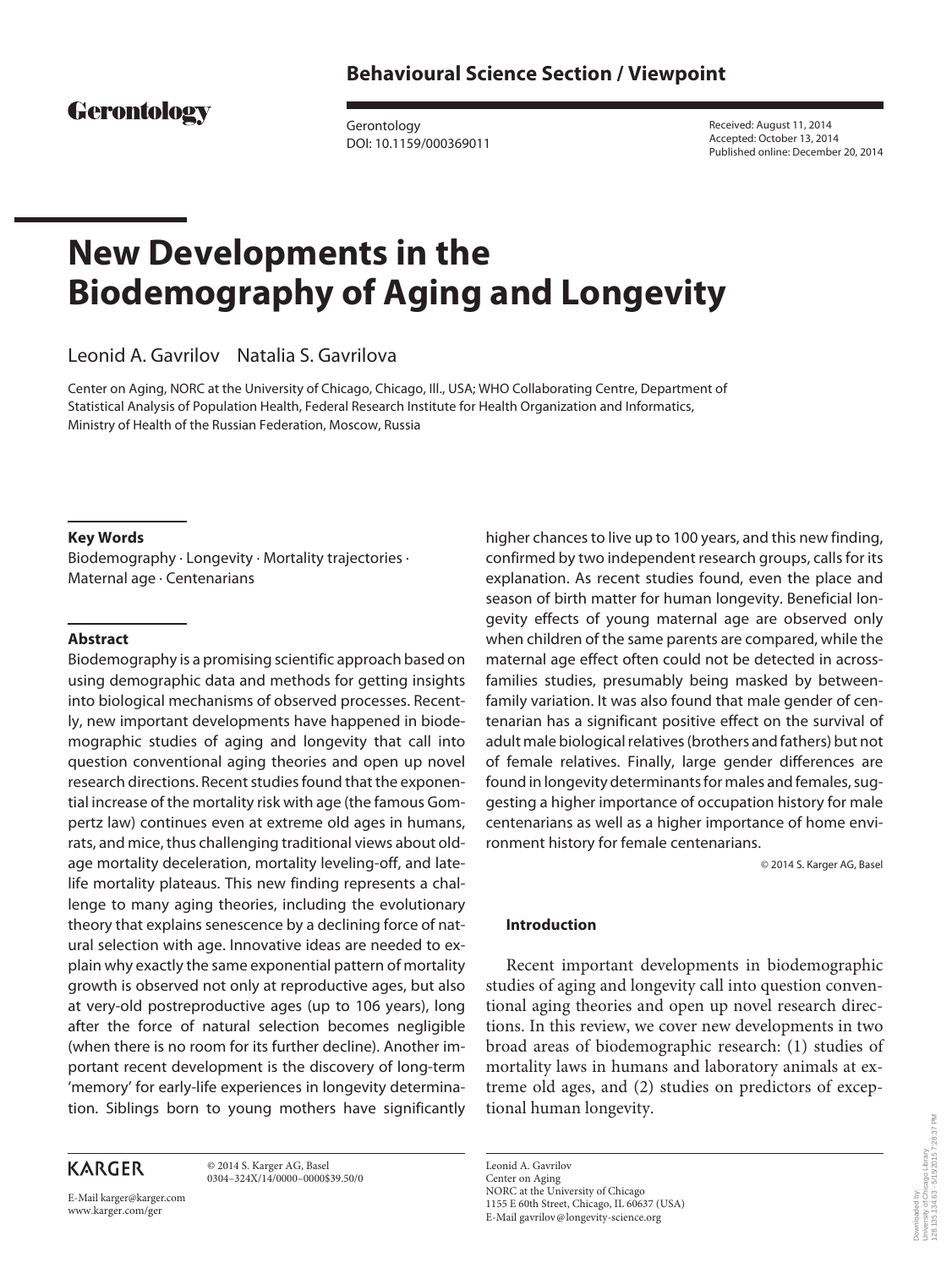#### **Biodemography of Old-Age Mortality**

 Attempts to develop a fundamental quantitative theory of aging, mortality, and life span have deep historical roots. In 1825, the British actuary Benjamin Gompertz discovered a law of mortality [for reviews, see 1–4]. Specifically, he found that the force of mortality increases in geometrical progression with the age of adult humans. According to the Gompertz law, human mortality rates double about every 8 years of adult age. An exponential (Gompertzian) increase in death rates with age is observed for many biological species, including fruit flies *(Drosophila melanogaster)* , nematodes, mosquitoes, human lice *(Pediculus humanus)* , flour beetles *(Tribolium confusum)* , mice, rats, dogs, horses, mountain sheep, and baboons [for reviews, see 1, 2].

 It was also believed that the exponential growth of mortality with age (Gompertz law) is followed by a period of deceleration, with slower rates of mortality increase at extreme old ages  $[1, 5]$ . This mortality deceleration eventually produces the 'late-life mortality leveling-off' and 'late-life mortality plateaus' at extreme old ages. Greenwood and Irwin [5] provided a detailed description of this phenomenon in humans and even made the first estimates for the asymptotic value of the upper limit to human mortality. The same phenomenon of 'almost nonaging' survival dynamics at extreme old ages was described for other biological species, and in some species such as medfly and housefly, the mortality plateau can occupy a sizable part of their life [2, 6].

According to some researchers [7], the late-life mortality plateau represents a distinct phase of life when aging slows down or stops. Evolutionary biologists believe that aging is a result of the declining forces of natural selection with age. When these forces eventually bottom at extreme old ages, then the cessation of aging is expected according to this paradigm [7]. The population heterogeneity hypothesis is another, even more popular, explanation of mortality deceleration, which was proposed by British actuary Robert Eric Beard in 1959 [8]. As George Sacher explained '… sub-populations with the higher injury levels die out more rapidly, resulting in progressive selection for vigour in the surviving populations' [9, p. 435]. Another explanation of this phenomenon comes from the reliability theory of aging, which explains mortality leveling-off by an exhaustion of the organism's redundancy (reserves) at extremely old ages, so that every additional random hit of damage results in death [1, 2] . There is also an opinion that lower (than predicted) risks of death for older people may be due to their less risky behavior [5] .

 The existence of mortality plateaus is well described for a number of lower organisms, including medflies, house flies *(Musca domestica)* , fruit flies *(Anastrepha ludens* , *A. obliqua* , and *A. serpentine)* , parasitoid wasps *(Diachasmimorpha longicaudata)* , and bruchid beetles *(Callosobruchus maculatus)* [for a review, see 2]. In the case of mammals, however, data are much more controversial. Sacher [9] reported short-term periods of mortality deceleration at advanced ages in mouse populations and even used the Perks formula for mortality modeling in his analyses. However, Austad [10] later argued that rodents do not demonstrate mortality deceleration even for very large samples. A study in baboons found no mortality deceleration at older ages [11] . Similarly, a longitudinal study by Bronikowski et al. [12] of the mortality among 7 wild primate species failed to find a mortality deceleration at older ages. The authors concluded that 'none of the age-specific mortality relationships in our non-human primate analyses demonstrated the type of leveling off that has been shown in human and fly data sets' [12, p. 1328]. Thus, we may suggest that mortality deceleration is observed for many invertebrate species, but the evidence for mammals is controversial.

 Several studies of old-age mortality in humans came to the conclusion that mortality deceleration does exist and starts after the age of 80 years [13, 14] . It should be noted, however, that analysis of old-age mortality in humans encounters certain methodological problems related to data aggregation and age misreporting among very old individuals. More homogeneous single-year birth cohorts in many countries with good vital statistics have very small numbers of survivors up to the age of 100 years that makes estimates of mortality at advanced ages unreliable. On the other hand, aggregation of data for several birth cohorts in order to increase the sample size creates a mixture of different populations. The problem of age misreporting by older persons is another important problem affecting estimates of mortality at advanced ages. It was found that mortality deceleration is more expressed in the case of data with poor quality compared to data with better quality [15] .

 Recently, new developments have happened in this research area thanks to the use of more detailed and more accurate data. In particular, the US Social Security Administration's Death Master File (DMF) was used for an accurate estimation of hazard rates at extremely old ages in extinct birth cohorts. The availability of information about the month of birth and the month of death in this data source provides a unique opportunity to obtain more accurate hazard rate estimates for every month of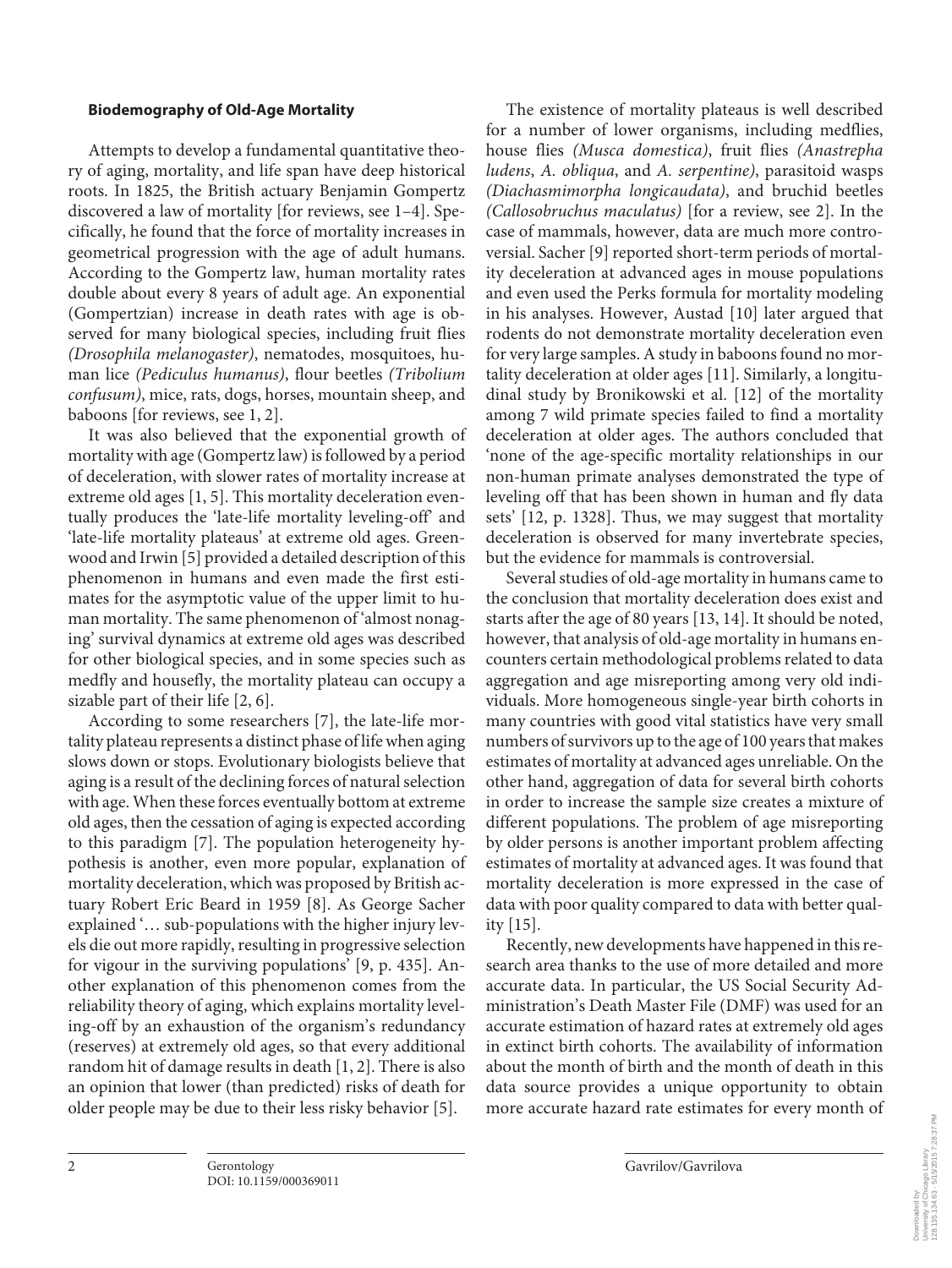age. A study of 20 single-year extinct birth cohorts with good data quality found that mortality deceleration at advanced ages is negligible up to the advanced age of 106 years [15]. This finding was further supported by additional studies of mortality in 22 single-year US birth cohorts based on data from the Human Mortality Database and data on the mortality of 1,681 siblings of centenarians [16, 17]. The same conclusion was drawn after an analysis of mortality trajectories in 8 cohorts of laboratory mice and 10 cohorts of laboratory rats [17]. Thus, for all 3 mammalian species, the Gompertz model fits the mortality data significantly better than the Kannisto model predicting mortality deceleration (according to the Akaike information criterion as the goodness-of-fit measure) [17].

There are several reasons why earlier studies [13, 14], including our own research [1, 2], reported mortality deceleration and mortality leveling-off at advanced ages. First, mortality deceleration may be caused by age misreporting in death data for older individuals [15, 18] . Studies conducted more than 10 years ago used data for older birth cohorts when age reporting was not particularly accurate. In the United States, this may have impaired the accuracy of mortality rate estimates in the past.

 Second, mortality deceleration may be a consequence of data aggregation. Most developed countries have much smaller populations compared to the United States, and hence studies of mortality at advanced ages for these countries have to combine many single-year birth cohorts, thereby increasing the heterogeneity of the sample.

 Also, some researchers used inappropriate estimates of the instantaneous mortality rate (hazard rate). At the most advanced ages, the rates of death are so high it is impossible to assume that the number of dying is distributed uniformly within the studied 1-year age intervals. As a result, the estimates of mortality rates (or central death rates) are biased downward at advanced ages. Many studies analyzed the age-specific probability of death rather than the hazard rate, which is biased downward at old ages [19, 20]. It is not surprising that the probability of death has a tendency of deceleration at advanced ages when mortality is high, taking into account that this mortality indicator has a theoretical upper limit equal to 1. For example, a study of mortality among supercentenarians demonstrated that the probability of death for this group does not increase with age [20].

 These results suggest that mortality deceleration at advanced ages is not a universal phenomenon, and that survival of mammalian species follows the Gompertz law up to very old ages. This new finding represents a challenge to many aging theories, including the evolutionary theory that explains senescence by a declining force of natural selection with age. Novel ideas are needed to explain why exactly the same exponential pattern of mortality growth is observed not only at reproductive ages, but also at very old postreproductive ages (up to 106 years), long after the force of natural selection becomes negligible (when there is no room for its further decline).

 The finding that the Gompertz law might be applicable in a wide range of adult ages leads to another burning research question: how is it possible for different diseases and causes of death to 'negotiate' with each other in order to produce a simple exponential function for all-cause mortality (given that the contribution of different causes of death to all-cause mortality changes dramatically with age)?

#### **Biodemography of Exceptional Longevity**

 The search for longevity predictors is another promising and rapidly developing direction of biodemographic studies. Centenarians (persons living up to the age of 100 years and over) represent a population that could be useful for identifying factors leading to long life and avoidance of fatal diseases. Even if some early- or midlife factors have a moderate positive effect on the risk of death, persons with this quality will be accumulated among long-lived individuals. Thus, the study of centenarians may be a sensitive way to find genetic, familial, environmental, and life-course factors associated with lower mortality and better survival.

 It has been shown that many centenarians have been healthy or well-functioning throughout most of their lives; thus, they represent a useful model for delayed aging [21]. Contemporary populations are subjected to rapid population aging; therefore, identifying the pathways to healthy longevity is of particular importance. These are important issues not only for demographic forecasts of mortality and population aging; rather, they also have policy implications for health-care and pension expenditures and are important for improving our understanding of the fundamental mechanisms of human aging and longevity.

 Many studies of centenarians have focused on the search for longevity genes, while other important predictors of exceptional longevity have often been overlooked. Of particular interest are factors of early-life developmental programming as an important determinant of health and survival in later life as well as the corollary hypothesis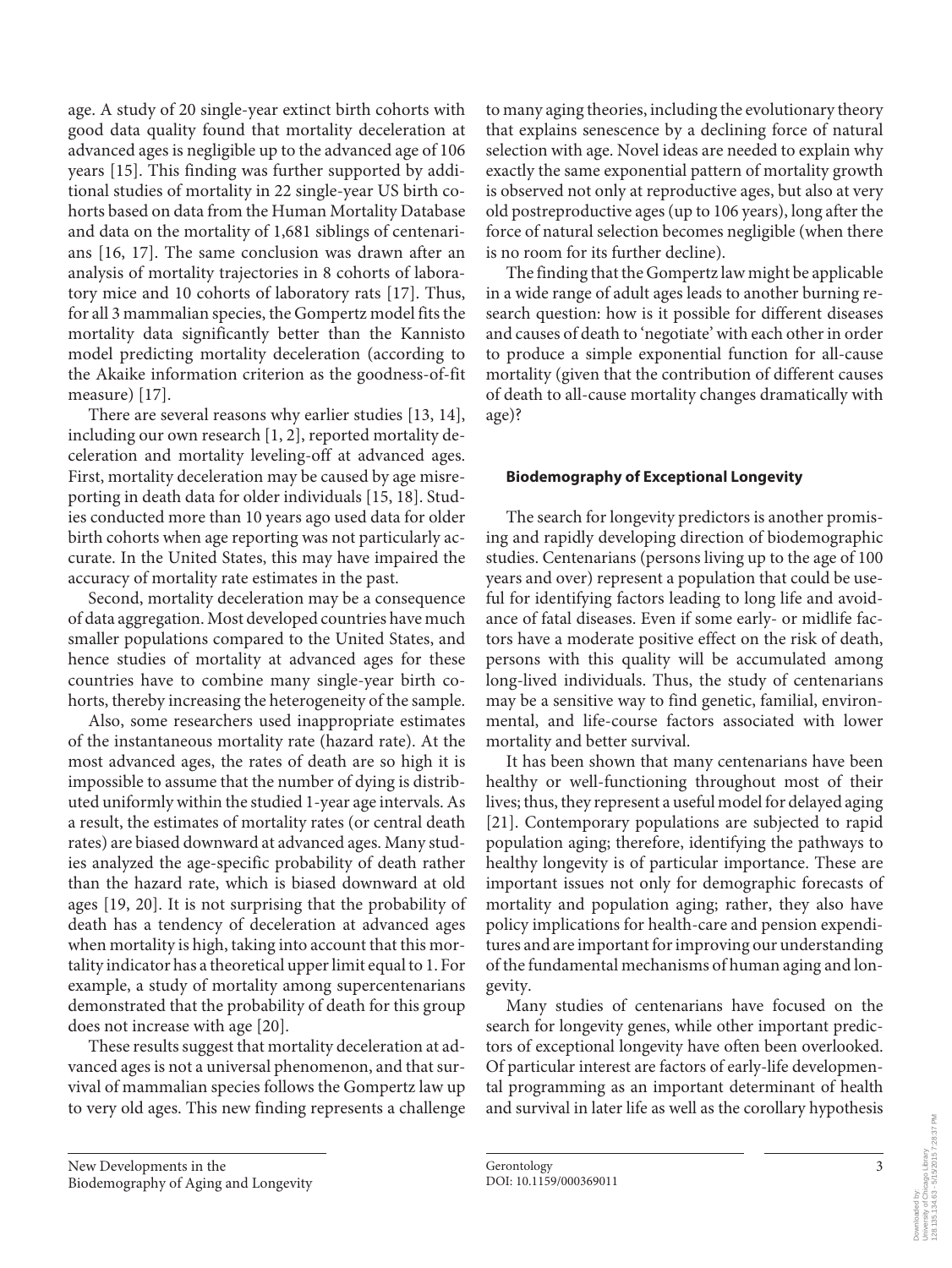**Table 1.** Predictors of survival up to the age of 100 years: effects of parental longevity and early- and midlife conditions

| Variable                              | Men $(n = 711)$ |               |         | Women $(n = 744)$ |               |         |
|---------------------------------------|-----------------|---------------|---------|-------------------|---------------|---------|
|                                       | odds ratio      | 95% CI        | p value | odds ratio        | 95% CI        | p value |
| Father lived 80+                      | 1.87            | $1.37 - 2.57$ | < 0.001 | 1.99              | $1.44 - 2.74$ | < 0.001 |
| Mother lived $80+$                    | 1.94            | $1.41 - 2.65$ | < 0.001 | 2.33              | $1.71 - 3.17$ | < 0.001 |
| Farmer in 1930*                       | 1.79            | $1.21 - 2.31$ | < 0.001 | 1.21              | $0.87 - 1.66$ | 0.253   |
| Born in the northeast part of the USA | 1.86            | $1.14 - 3.03$ | 0.013   | 0.98              | $0.60 - 1.59$ | 0.931   |
| Born in the second half of the year   | 1.46            | $1.08 - 2.00$ | 0.050   | 1.21              | $0.90 - 1.64$ | 0.211   |
| Radio in household in 1930            | 0.96            | $0.70 - 1.33$ | 0.810   | 1.64              | $1.18 - 2.27$ | 0.003   |

\* Husband or head of household was a farmer in 1930 (for women).

stating that infectious diseases in childhood have long-lasting effects on subsequent survival at advanced ages [22] .

 In our most recent studies, we used computerized family histories as a primary source of information about long-lived individuals (centenarians). Family histories (genealogies) have proven to be a useful source of information for studies in historical demography and biodemography. Making use of a substantial body of information available in online historical sources allowed us to test a number of hypotheses regarding links between early-life conditions, middle-age experiences, and exceptional longevity.

## *Why Centenarians Are Different from Their Shorter-Lived Peers*

 The prevalence of centenarians in modern populations is very low (about 1 per 10,000 [23] ), and, therefore, traditional methods of population sampling are difficult and not feasible for obtaining large samples of centenarians. The case-control design has proven to be the most appropriate and cost-effective approach for studies of rare conditions and is extremely useful for centenarian studies. The control selection strategy in this study was to avoid bias arising from noncomparability between cases and controls. In order to minimize this bias, the cases and controls were selected from the same population universe (i.e., they were selected from the same pool of computerized family histories).

 The availability of data on US centenarians and their shorter-lived peers (died at the age of 65 years) born in 1890–1891 allowed us to test several hypotheses on earlylife conditions and longevity in a straightforward manner. This approach confirmed that parental longevity is a strong independent predictor of survival up to the age of 100 years, so this variable cannot be ignored in gerontological studies (table 1). At the same time, early exposure to infections as estimated indirectly from child mortality in the families of cases and controls had no effect on longevity. Overall, childhood conditions reported in the 1900 census were not predictive for exceptional longevity for either men or women [24]. On the other hand, some early-life characteristics (birth in the northeastern part of the United States and birth in the second half of the year) turned out to be significant predictors of exceptional longevity (for men but not women). This study also found a strong positive effect of farmer occupation at middle age on attaining exceptional longevity for men. For women, however, a farmer occupation of their husbands had no effect on longevity. This finding is in agreement with the results of other studies, including our earlier study of centenarians based on a population-based sample of survivors up to the age of 100 years from the 1887 birth cohort [25]. Only a few factors were related to the exceptional longevity of women: parental longevity and, surprisingly, the availability of radio in household in 1930 [24]. The effects of radio as a proxy for household wealth might potentially explain the latter finding. However, more direct characteristics of household wealth (whether it was owned or rented property) demonstrated no association with exceptional longevity. Earlier studies found that radio listening increased quality of life and decreased depression [26]. This study demonstrated that only few selected factors turned out to be significant predictors of survival after the age of 65 years, while many other earlyand midlife living conditions do not significantly affect mortality at this age period. It also revealed significant gender differences in the spectrum of predictors of exceptional longevity.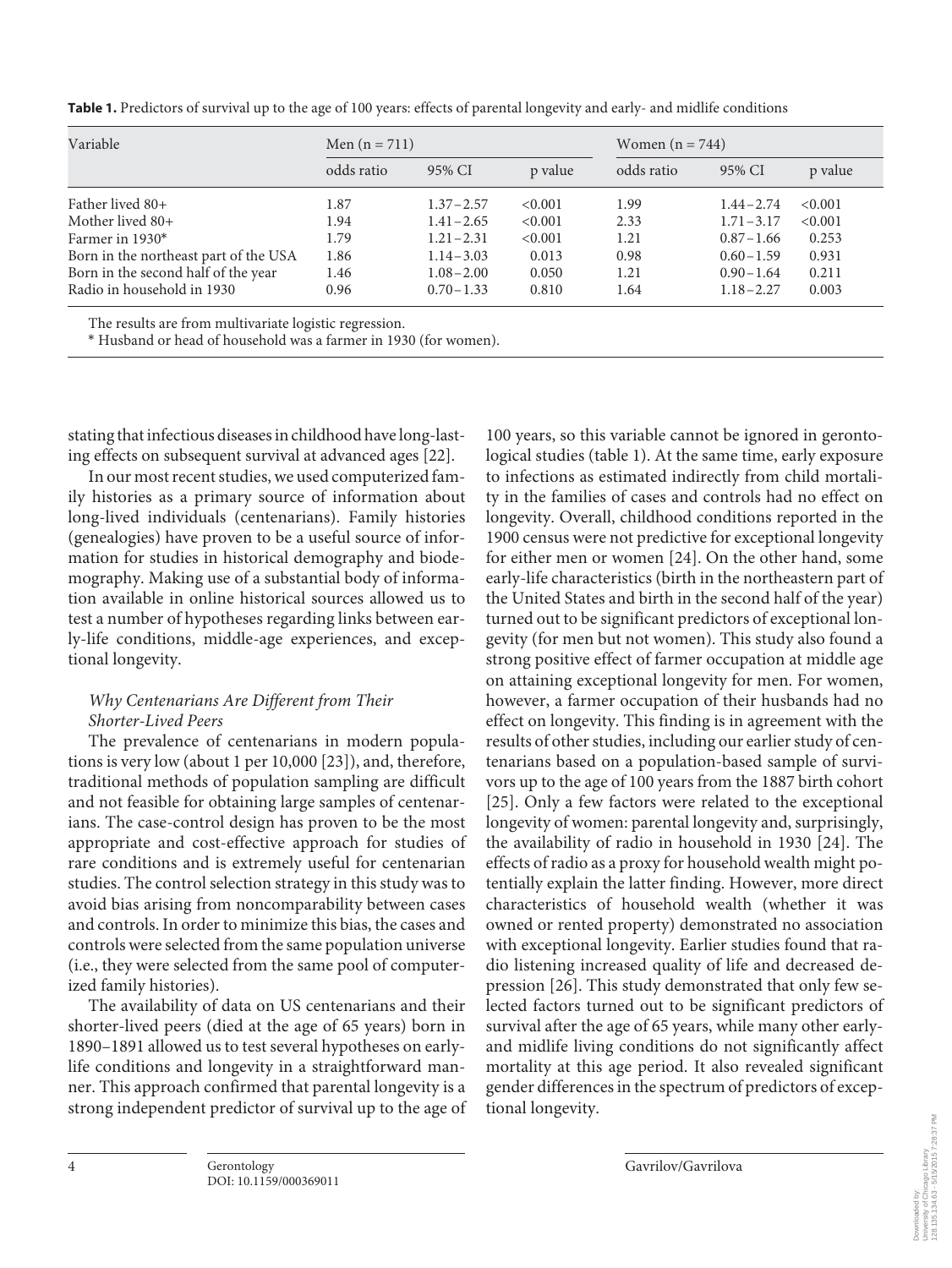|                           | Male relatives |                      | Female relatives |                      |  |
|---------------------------|----------------|----------------------|------------------|----------------------|--|
|                           | sample size, n | LS50, years          | sample size, n   | LS50, years          |  |
| Relatives of centenarians |                |                      |                  |                      |  |
| Parents                   | 1,590          | $76.2 (75.7 - 76.8)$ | 1,557            | $77.2(76.7 - 77.8)$  |  |
| All siblings              | 5,324          | $77.6 (77.3 - 77.9)$ | 4,877            | $82.4 (82.0 - 82.7)$ |  |
| Married siblings          | 3,221          | $77.7(77.3 - 78.1)$  | 3,028            | $82.2 (81.8 - 82.6)$ |  |
| <b>Spouses</b>            | 876            | $75.4(74.6 - 76.1)$  | 283              | $81.4(80.1-82.7)$    |  |
| Siblings-in-law           | 2,349          | $75.0(74.6 - 75.5)$  | 2,407            | $79.5(79.0-79.9)$    |  |
| 1900 US birth cohort      |                | 73.3                 |                  | 79.4                 |  |

 **Table 2.** Mean life span (95% CI) conditional on survival up to the age of 50 years (LS50) for relatives of centenarians compared to the 1900 US birth cohort

## *Effect of the Gender of Centenarians on the Survival of Their Relatives*

 Numerous studies have demonstrated that biological relatives of centenarians have a substantial survival advantage compared to relatives of shorter-lived individuals. At the same time, little is known about the role of centenarian gender in these effects. We explored the impact of centenarian gender on the survival of their biological (parents and siblings) and nonbiological (spouses and siblings-in-law) relatives using a database of 1,945 validated US centenarians born in 1880–1895 as well as their siblings, spouses, and siblings-in-law.

 The comparison of the mean life span of adult relatives (those who survived up to the age of 50 years) reveals a survival advantage for brothers and sisters of centenarians compared to the same-sex siblings-in-law: on average, brothers lived 2.6 and sisters 2.9 years longer than siblings-in-law of the same sex (table 2), with the differences in life span being statistically significant (p < 0.001). Although fathers of centenarians are born about 30 years earlier than brothers-in-law of centenarians, they still have a higher life span conditional on the survival up to the age of 50 years than later-born nonbiological relatives such as siblings-in-law ( $p < 0.001$ ) and husbands of centenarians ( $p = 0.04$ ). On the other hand, mothers of centenarians (who survived up to the age of 50 years) have the shortest life span among all relatives (on average 77.2 years). The relatively low life span of mothers of centenarians is most likely related to the physiological burden of childbearing in these large families, which was shown to increase the mortality of mothers having many children [27] . Overall, siblings-in-law have the lowest life span compared to biological relatives and spouses born in a similar time period. This result is not surprising taking into account that siblings-in-law

(table 2). This finding indicates that comparing the survival of siblings or other biological relatives of centenarians to the general population may overstate their survival advantage and hence overestimate the genetic contribution to life span. Thus, a proper control group should be siblings-in law, rather than a general population. It was found that male gender of centenarians has significant positive effect on the survival of adult male relatives (brothers and fathers), but not of female relatives [24]. A comparison between married siblings and sib-

lings-in-law of centenarians found a strong positive effect of centenarian male gender on the survival of brothers and a weak positive effect of female gender on the survival of centenarian sisters compared to the same-sex siblings-in-law. Figure 1 shows survival curves after the age of 30 years for male siblings of centenarians depending on centenarian gender. Note that brothers of male centenarians have a substantially better survival than brothers of female centenarians, and this difference in survival is highly statistically significant ( $p < 0.001$ ) according to the generalized Wilcoxon test. This survival advantage is particularly strong after the age of 65 years, whereas the differences in survival before the age of 50 years are minimal. Thus, having a centenarian brother is associated with better late-life survival for males. Taking into account that female gender of centenarians has a much weaker effect on the survival of sisters than male gender of centenarians has on the survival of brothers,

do not have the genetic or environmental advantages of other relatives of centenarians. Interestingly, the life span of siblings-in-law is still higher than the mean life span of the general population (1900 US birth cohort). This difference is particularly high for men (1.7 years, p < 0.001), while for women it is not statistically significant

5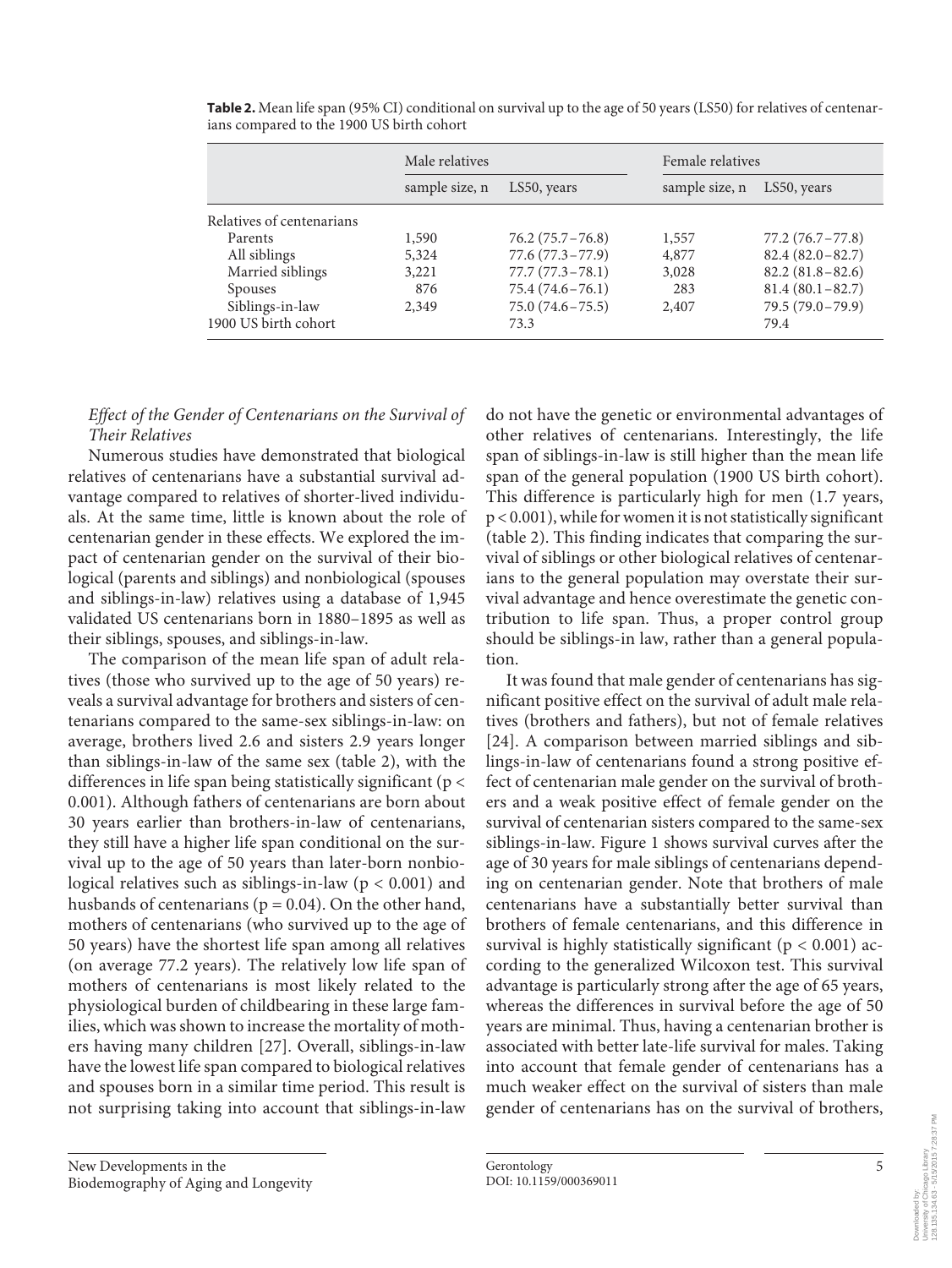

**Fig. 1.** Survival curves for male siblings (brothers) of centenarians by centenarian gender.

we may hypothesize that male centenarians and their brothers share living conditions and lifestyles favorable for men. This favorable lifestyle could come from the fathers, whose businesses and occupation were often inherited by sons in the past [28]. For example, it has been shown that farming is beneficial for the longevity of males [25]. Thus, it is reasonable to suggest that brothers of male centenarians shared the farming occupation of their fathers and long-lived brothers, which contributed to their survival advantage. On the other hand, female centenarians have the same likelihood to live on a farm or be married to a farmer as shorter-lived female controls [24]. Thus, we may suggest that brothers of female centenarians have the same likelihood to be a farmer as brothers of shorter-lived controls and hence do not have an additional survival advantage related to farming. This explanation is also consistent with our earlier findings as well as results of other studies, which found positive effects of farming and a farm background on late-life survival [29, 30]. Finally, wives of male centenarians had a significantly better survival compared to wives of brothers of centenarians, indicating the importance of withinfamily living conditions and lifestyles in longevity determination. As expected, centenarian gender had no effect on the survival of centenarian siblings-in-law. This study suggests that intrafamilial environmental conditions and lifestyles may play a more significant role in the exceptional longevity than it was thought before.



**Fig. 2.** Effects of maternal age at an individual's birth on the odds to live up to 100 years (conditional on survival up to the age of 50 years). A within-family study of 2,153 centenarians and their siblings who survived up to the age of 50 years using data of smaller families with less than 9 children. Calculated using Stata 11 statistical package (clogit procedure).

## *Why Centenarians Are Different from Their Shorter-Lived Siblings*

 Siblings share early-childhood conditions, including parental socioeconomic status, genetic background, and geographical location, while spouses share common adulthood environments. It has been shown that longevity has a significant familial component, suggesting the need to control for this important factor. A comparison of centenarians and their shorter-lived siblings was conducted using a within-family analysis via the method of conditional logistic regression, which allows researchers to control for unobserved shared childhood or adulthood environments and common genetic backgrounds. We have developed and analyzed a computerized database of 1,711 validated centenarians born in the United States between 1880 and 1895 as well as of their shorter-lived siblings [24] .

 We first explored the effects of parental age at a person's birth on chances of survival up to the age of 100 years and found significant beneficial effects of a young maternal age at a person's birth on survival up to the age of 100 years, with a particularly strong positive influence at a maternal age of 20–24 years [24, 25, 31] . The effect of a young mother was particularly prominent in smaller families [24], which is pertinent today because of the smaller average family size in contemporary population (fig. 2). Thus, the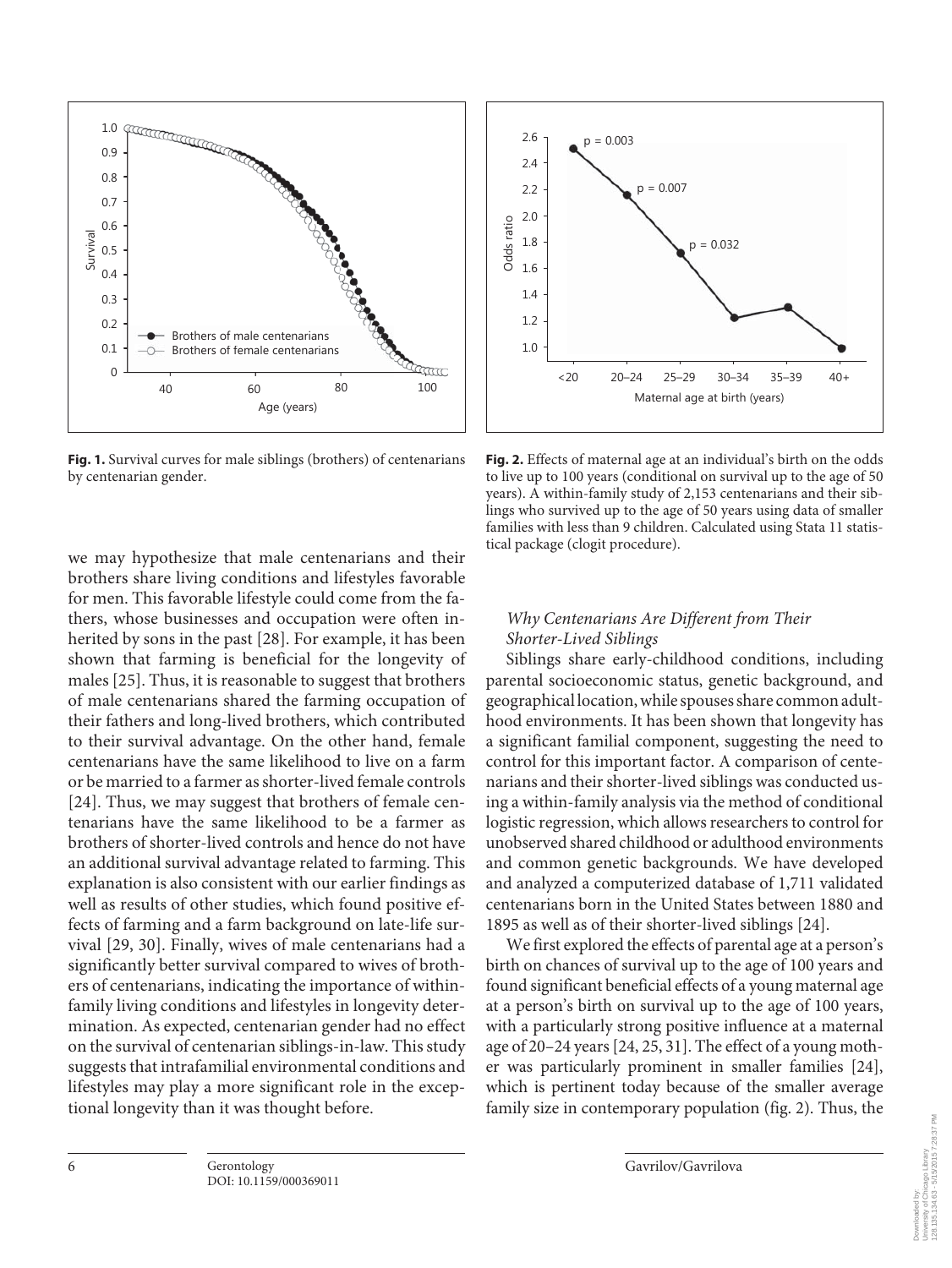within-family analysis of the paternal and maternal age effects on human longevity demonstrated that a young age of the mother increases the chances of children to reach longevity. The finding of a beneficial effect of young maternal age on offspring survival up to the age of 100 years in humans is also reported for laboratory animals [32, 33] and hence may have a biological explanation. There is empirical evidence that the quality of female eggs in human beings rapidly declines with age, and this deterioration starts rather early – before the age of 30 years [34] .

 In addition to more general biological mechanisms, some additional sociobehavioral mechanisms may be involved in human beings. One such mechanism may be the positive effects of prolonged maternal care on health and longevity or the so-called 'mothering hypothesis' [29]. According to this hypothesis, maternal age effects in human beings are mediated through the length of mothering or exposure to the maternal care. Some researchers believe that the observed relationship between maternal age and mortality is most likely explained by the effects of early maternal loss among the children of old mothers rather than physiological mechanisms related to maternal aging [35]. Specifically, it was found that the detrimental effects of old maternal age disappear after controlling for maternal education and life span overlap between the child and the mother. In our study, we used the withinfamily approach, which is more robust to the effects of the parental socioeconomic status and, particularly, of maternal education. Almost all mothers in our sample were housewives and finished their education by the time of marriage. As a result, maternal education remained the same for all the siblings in the family. In addition to that, controlling for maternal longevity did not result in a disappearance of the effects of maternal age on longevity. Although late-born children of long-lived mothers have a substantial exposure to maternal care (exceeding 35 years), they still demonstrate a lower likelihood of survival up to the age of 100 years. Thus, the maternal age effects on survival found in the within-family analysis are more likely to be related to some physiological mechanisms. Similar results were obtained in other independent studies of maternal age effects on longevity applying the within-family approach [25, 29, 36] .

 These results provide evidence that early-life programming influences human longevity. A recent study of Canadian centenarians [36], which applied the same withinfamily approach, confirmed our initial finding of an inverse relationship between maternal age and the likelihood of survival up to the age of 100 years [25] . Another recent study of historical Swedish cohorts [37] also demonstrated beneficial effects of a young maternal age on the life span of offspring.

 In addition to maternal age, the within-family approach can be applied to the studies of season-of-birth effects on exceptional longevity. The month of birth is a useful proxy characteristic for seasonal environmental effects acting in utero and during early infancy. Little information is available on the association between the month of birth and exceptional longevity *.* To analyze net effects of the month of birth on exceptional longevity, not confounded by possible changes in birth and infant death seasonality, childhood conditions, and genetic background, we conducted a matched study using a multivariate conditional logistic regression method [38]. The month of birth of 1,574 validated centenarians born in the United States during 1880–1895 were compared to the same information obtained for 10,885 shorter-lived siblings and 1,083 spouses. This within-family analysis found that the months of birth have significant long-lasting effects on survival up to the age of 100 years; adult siblings born in September–November had significantly higher odds of becoming centenarians compared to siblings born in March. A similar month-of-birth pattern was found for spouses of centenarians. This differential survival leads to an excess of fall-born persons among centenarians [38] . These findings are in a good agreement with our earlier reports on the effects of the month of birth on mortality in the United States [39], and are consistent with our study of centenarians and shorter-lived peers (see above). The results of our study are based on a more conclusive within-family analysis and were not confounded by between-family variation. They demonstrate that the month of birth has a strong independent effect on human longevity. Similar results were obtained using three different data sources. The findings of the within-family analyses support the idea of early-life programming of human aging and longevity.

 This study on exceptional longevity investigates the biological and social correlates of why some people survive to extreme old age (older than 100 years). Some results of this study may have practical implications. Specifically, we found beneficial effects of young maternal age at persons' birth on their longevity [24, 25] . This finding highlights the consequences of delaying childbearing (becoming more common in developed countries) on offspring's health. Studies on links between the season of birth and human longevity [24, 38] emphasized important effects of early-life conditions on late-life survival and suggested that environmental conditions and lifestyles may be as important as genetics in determining lon-